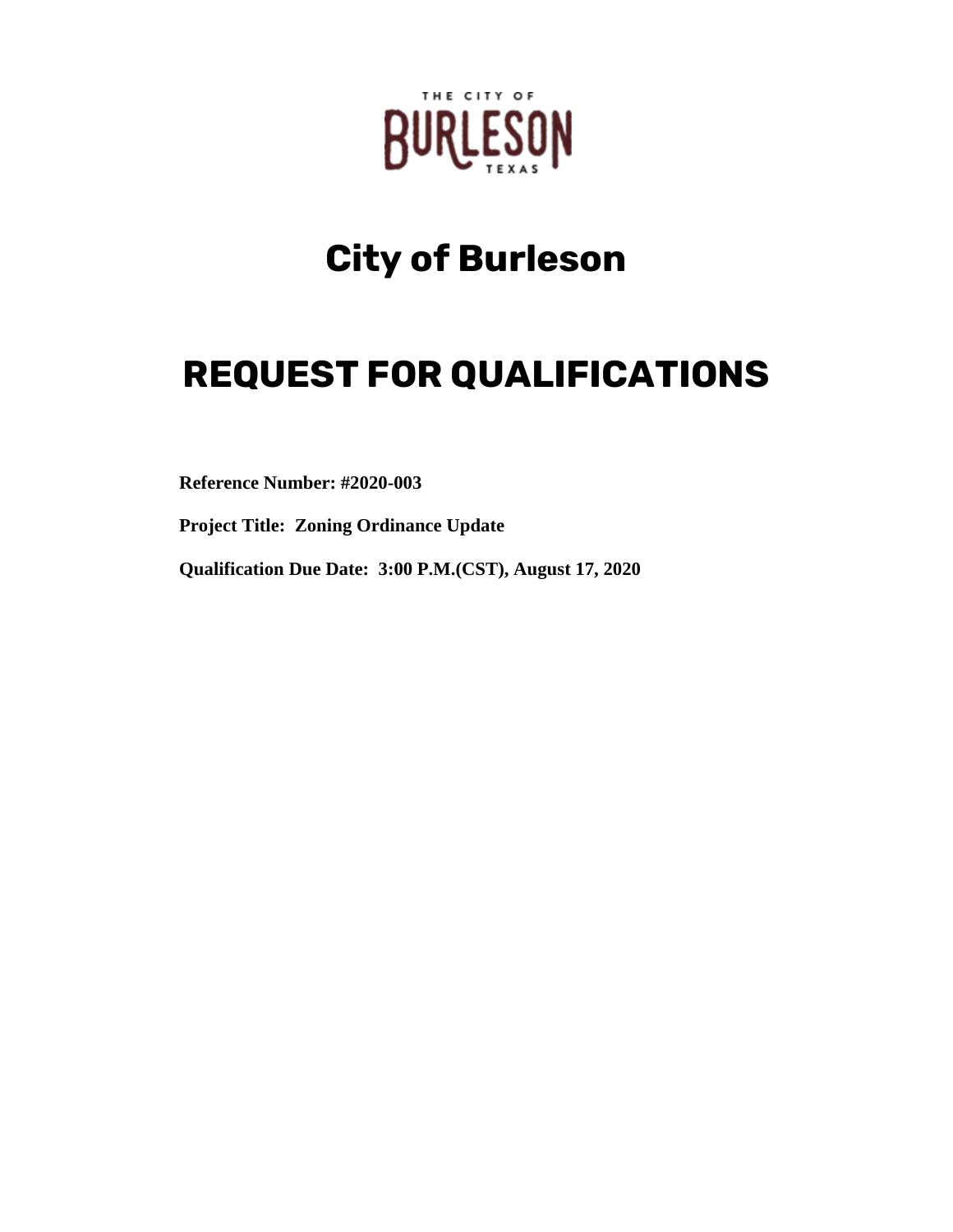## **Table of Contents**

| Appendix $A -$ Scope of Services |  |
|----------------------------------|--|
|                                  |  |
|                                  |  |
|                                  |  |
|                                  |  |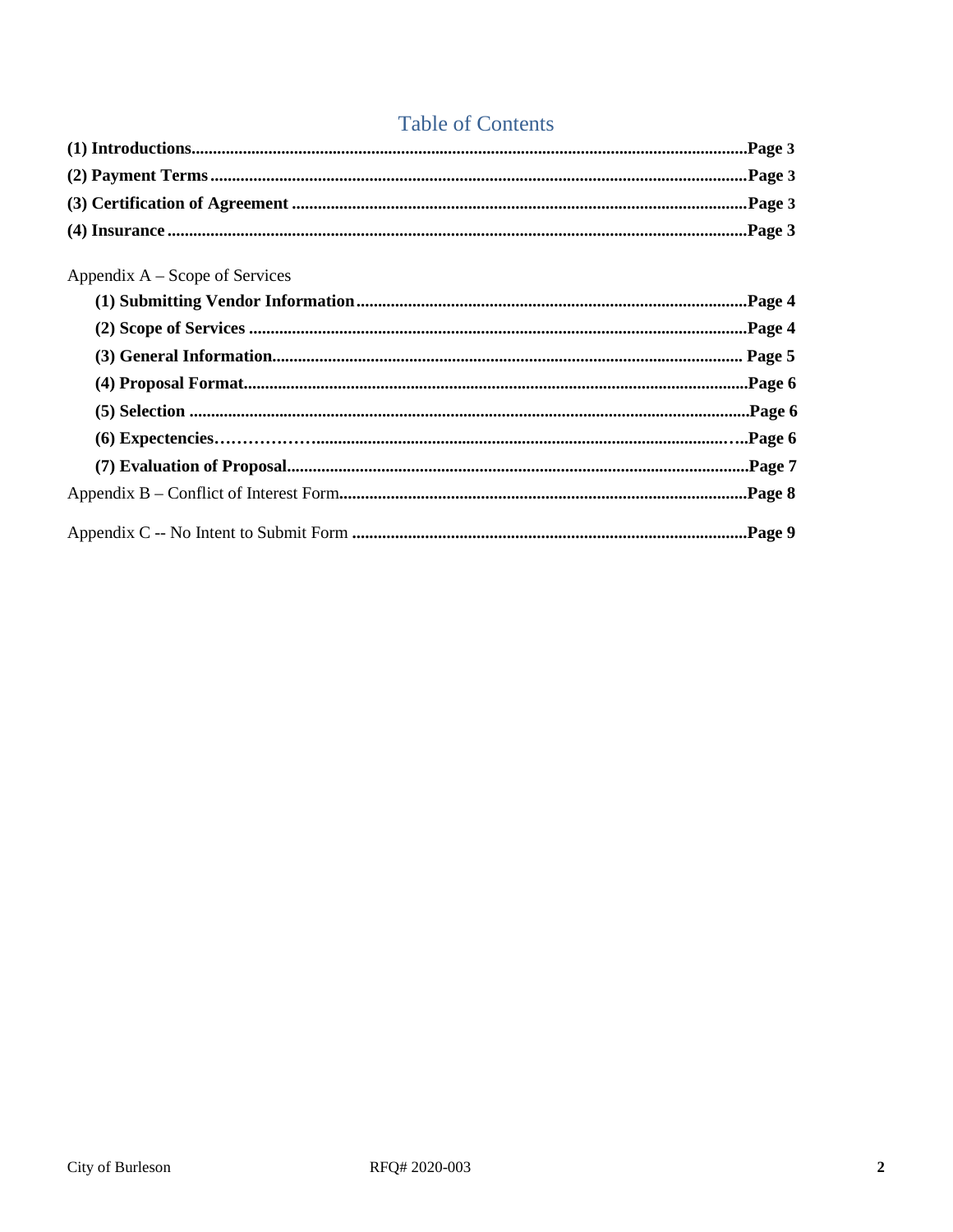### **Request for Qualification**

**Date:** July 22, 2020 **RFQ #:2020-003**

**From:** Justin Scharnhorst, Purchasing Manager, City of Burleson [jscharnhorst@burlesontx.com](mailto:jscharnhorst@burlesontx.com)

**1. INTRODUCTIONS:** City of Burleson requests an immediate qualification for Vendor(s) **" The City of Burleson, Texas is interested in engaging talented professional services to update our Zoning Ordinance in conjunction with the Development Services staff and City leadership."**

#### **QUALIFICATION DUE NO LATER THAN August 17, 2020 @ 3:00 P.M.**

**2. PAYMENT TERMS:** Payment Terms for the City of Burleson are net 30 days after the City's receipt of the Vendor's invoice(s). Vendor should perform all services and provide all products, as determined by the City, prior to issuing the invoice(s). All charges are to be less sales tax as the City is sales tax exempt. Vendor's invoice must include:

- A. Name, address, telephone number, and fax number of vendor
- B. Name of requesting department
- C. Job site location (if applicable)
- D. Itemized description of services and/or product
- E. City's Purchase Order number<br>F. City's RFO number referenced
- City's RFQ number referenced above

#### **Mail invoices directly to:** Accounts Payable

City of Burleson 141 West Renfro Burleson, TX 76028

or

via email t[o finance@burlesontx.com](mailto:finance@burlesontx.com)

Payment will be processed after requesting department notifies Finance that **all** services are satisfactorily performed and/or products are received in the expected condition from the Vendor. *All submitted Qualification must be accompanied by a signed and completed Form CIQ. Qualification received without this form may be considered 'non-responsive.'*

**3. CERTIFICATION OF AGREEMENT:** Please indicate below that vendor's Agreement will be subject to and comply with all applicable federal, state, and local laws, ordinances, rules and regulations.

# **[ ] Yes, We agree [ ] No, We do not agree**

**4. INSURANCE:** The Vendor, consistent with its status as an independent contractor, shall carry, and shall require any of its subcontractors to carry, at least the following insurance in such form, with such companies, and in such amounts (unless otherwise specified) as City may require:

**4.1. Worker's Compensation and Employer's Liability insurance,** including All States Endorsement, to the extent required by federal law and complying with the laws of the State of Texas;

**4.2. Commercial General Liability insurance,** including Blanket Contractual Liability, Broad Form Property Damage, Personal Injury, Completed Operations/Products Liability, Premises Liability, Medical Payments, Interest of Employees as additional insureds, and Broad Form General Liability Endorsements, for at least One Million Dollars (\$1,000,000) Combined Single Limit Bodily Injury and Property Damage on an occurrence basis;

**4.3. Comprehensive Automobile Liability insurance** covering all owned, non-owned or hired automobiles to be used by the Contractor, with coverage for at least One Million Dollars (\$1,000,000) Combined Single Limit Bodily Injury and Property Damage.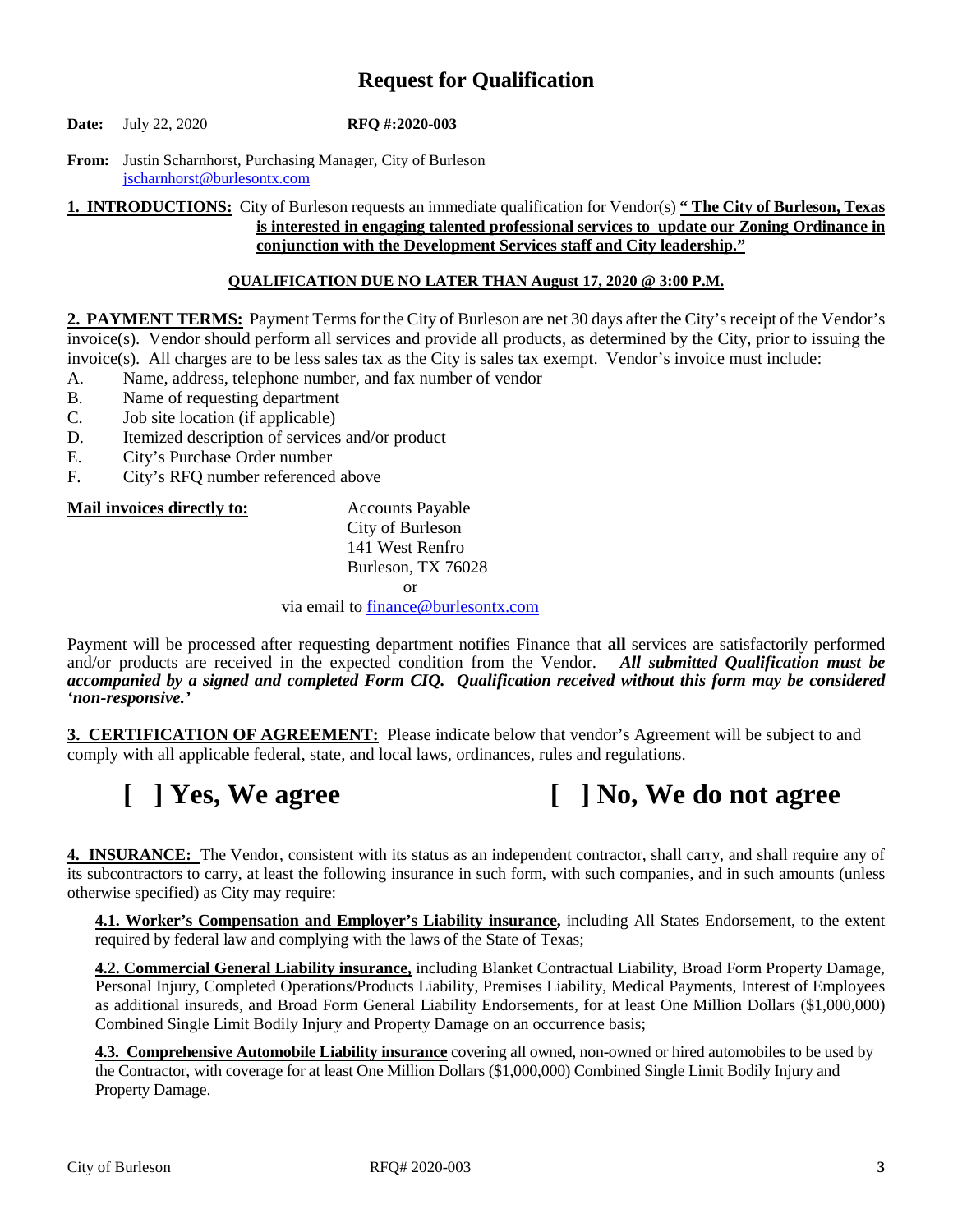#### **APPENDIX A – SCOPE OF SERVICES**

#### **RFQ# 2020-003**

#### **1. SUBMITTING VENDOR INFORMATION:**

|  |  | Date: $\frac{1}{\sqrt{1-\frac{1}{2}} \cdot \frac{1}{2}}$ |
|--|--|----------------------------------------------------------|
|  |  |                                                          |
|  |  |                                                          |
|  |  |                                                          |
|  |  | $\boxed{\text{TN:}}$                                     |
|  |  |                                                          |

#### **2. SCOPE OF SERVICES:**

The City of Burleson is requesting Statements of Qualifications (SOQs) from qualified, multidisciplinary professionals in the fields of urban planning, architecture, historic preservation, Form Based Codes, community development and computer visualization to assist in the preparation of a new Zoning Ordinance and design guidelines.

The current Zoning Ordinance was adopted 2010, and has been amended periodically from time to time. In its current form, the Ordinance fails to meet the City's needs in several areas. It is a conventional use based, "Euclidean" model ordinance that segregates uses and offers little guidance on how streets and buildings will function, and on the form or human interaction elements of neighborhood development. The City desires professional planning and zoning assistance to explore and develop a practical and useable hybrid ordinance that incorporates the goals identified in the City's Comprehensive Plan update effort, currently underway.

The City's Comprehensive Plan identifies 20 goals for Burleson's future. The plan outlines a general growth and development vision for the City and several specific goals with certain recommendations intended to assist in the accomplishment of that goal. Staff has included our draft Comprehensive Plan goals still under consideration by the City Council, which should be adopted by the time the contract is really underway.

An initial Diagnostic Report was prepared by a previous consultant in 2016. The diagnostic report has provided staff the data to move forward with the Comprehensive Plan efforts and the start of the Zoning Ordinance update.

The following professional planning services and general scope of work is anticipated. However, consultants are encouraged to expand on this description and to suggest alternative approaches they believe will better achieve the City's objectives within budget:

**2.1 Initial Review and Analysis.** The previous consultants worked with the Planning Commission, the Zoning Administrator, the City Manager and the City Council in a thorough review of the current Zoning ordinance and prepared a Zoning Diagnostic Report. The primary purpose is to update the Zoning Ordinance to current industry standards and make it more useful for staff and the development community. The Zoning Diagnostic report is a checklist to start getting the City of Burleson to those items noted above.

**2.2 Stakeholder Interviews and Charrette.** This element will involve key community stakeholders in a series of interviews to communicate community goals and to gain a better understanding of stakeholder objectives and concerns. These sessions will also be used to educate and inform residents, land owners, developers and others about the advantages and challenges of a form-based approach at specific nodes in the Transit Oriented Development and possibly the Old Town Overlay District. It is expected that as the stakeholder interviews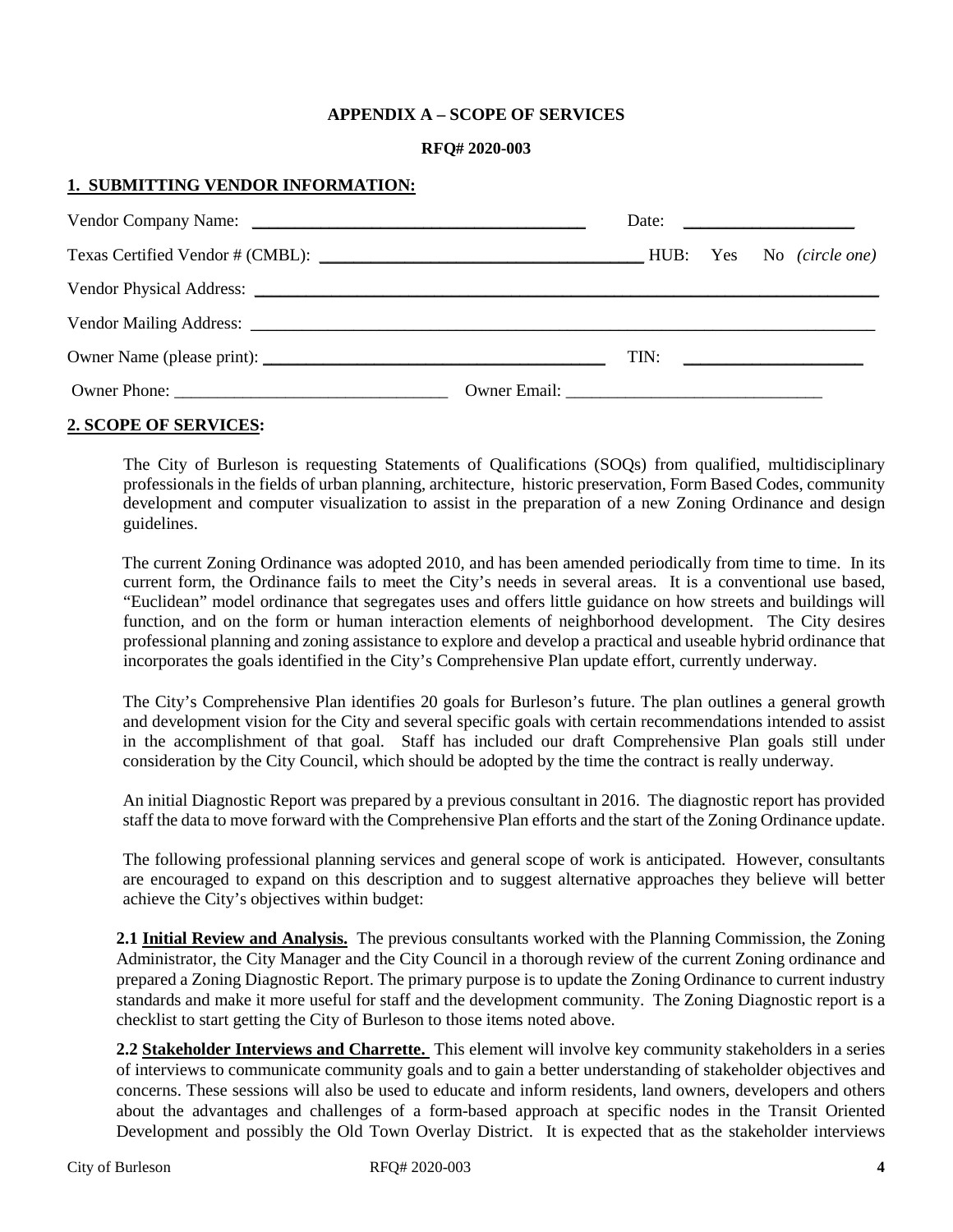proceed, the consultant will maintain frequent and complete communication with the City staff.

The consultant and staff will host a visioning charrette intended to move from general visions to specific formbased recommendations including street type, neighborhood type, building form, liveable neighborhoods, pedestrian connections and design strategies. These will be developed in concept, based on the overall vision of the City and will form the basis for the actual ordinance. The goal of the charrette process will be to form a consensus among participants concerning practical neighborhood, street and building form for general areas of Burleson.

**2.3 Zoning Code.** The consultant will work with the Planning and Zoning Commission, City Council and staff to develop the initial and final draft of an updated Zoning ordinance. This process will involve several steps including resolution of the final form of the ordinance, development of key definitions and general provisions, creation of ordinance graphics and finally regulatory language. The City will expect advice from the consultant in working with the staff on the most effective form for the regulatory structure incorporated in a hybrid ordinance. Thus, some elements of the ordinance regulatory structure may be more effectively handled in such guideline documents and the consultant will be expected to provide advice on the most effective means to incorporate this approach and to develop such advisory texts or patterns that will preserve the best of the City of Burleson and create more vibrant places; with a focus on urban form. The City anticipates a user-friendly and realistic ordinance, rich in graphics and illustrations that is practical and responsive to existing conditions and the City's Comprehensive Plan goals and objectives.

It is expected that the consultant will be responsible for the assembly of the initial and final draft, but some tasks may be delegated to city staff under the direction of the consultant. A key element of this process must be the on-going involvement of the City staff. In addition, the consultant may revisit with stakeholders or charrette participants to test concepts and approaches to assure that the emerging document is at once responsive to the overall vision, yet practical in its application.

**2.4 Presentation.** The presentation sessions will be structured as informal, open houses including story-board or other presentation formats to introduce the draft document and to explain how it varies from the current and how it supports the goals of the Comprehensive Plan to a selected group of stakeholders and the public. . The form of the open house will be at the direction of the consultant, but the City desires a brief synopsis of the draft ordinance which may be prepared as a hand-out for open house attendees. Following these meetings, the consultant will confer with the City's planning team to resolve any major issues on the draft. Remaining implementation tasks will be completed by the consultant. Final adoption of the ordinance will be the responsibility of the City staff.

**2.5 Deliverables.** The consultant will be expected to provide the draft ordinance and final ordinance and all graphics and, the synopsis and any hand-outs used in public meetings electronic form. In addition, all text produced through this assignment will be provided in "hard copy" and electronic form.

### **3. GENERAL INFORMATION:**

The City of Burleson reserves the right to accept or reject any or all qualifications and to accept only those qualifications that are in the best interest of the City. There is no expressed or implied obligation for the City to reimburse responding firms for any expenses incurred in preparing responses to this request. There is no expressed or implied obligation for the City to assign any project to selected firms during the active term. . The City reserves the right to retain all responses and to use any ideas included in a response regardless of whether that response is selected. Submission of a response indicates acceptance by the firm of the conditions contained in this request for qualifications (RFQ), unless clearly and specifically noted in the response and confirmed in the contract between the City and the firm selected. Each responding firm certifies by submission of their qualifications that neither it nor its principals are presently debarred, suspended, proposed for debarment declared ineligible, or voluntarily excluded from participation in this transaction by any Federal, state, or local, department or agency. Respondents must possess the required professional license(s) to practice in Texas and the Firm must be registered with the State of Texas.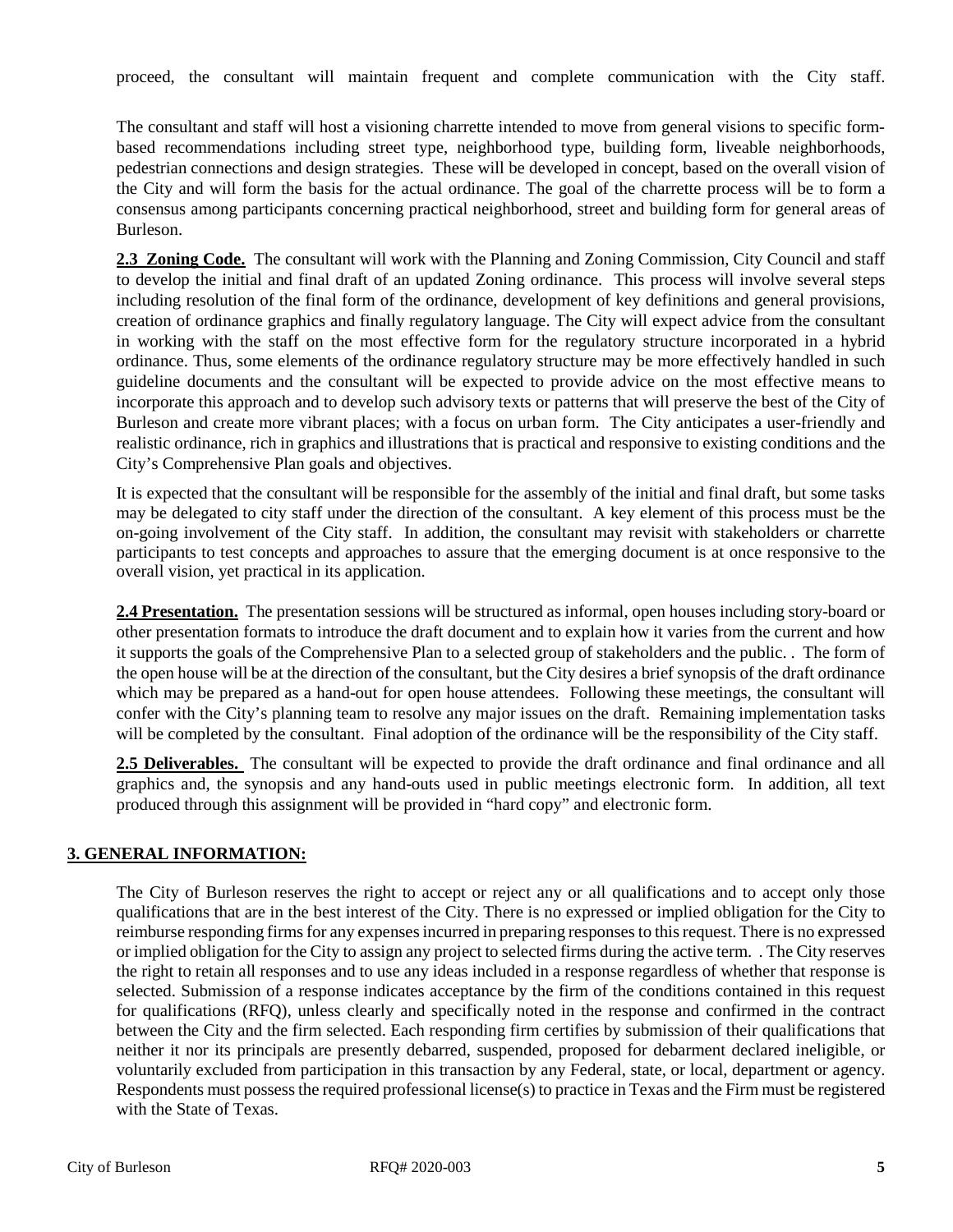#### **4. PROPOSAL FORMAT:**

The SOQ shall include a **one-page** cover letter plus a maximum of thirty-five (35) pages to address the SOQ criteria specified herein (including resumes). The table of contents and divider pages (not required) **will** count towards the total page count. The cover letter, front and back covers, and certificate of insurance **will not** count towards the total page count.

Qualification must be submitted electronically through Bonfire and received by **August 17, 2020** at 3:00 p.m. Please visit **<https://burlesontx.bonfirehub.com/login>** and register for this free service. Once an account is created, the qualification can be submitted electronically via Bonfire by selecting the appropriate Qualification Identification and following submittal instructions.

Compliance with HB 89: Proposer agrees per HB 89 vendor shall not boycott Israel at any time while providing products or services to the City of Burleson.

**[ ] Yes, we agree [ ] No, we do not agree [ ] N/A**

Compliance with SB 252: Proposer agrees per SB 252 vendor shall not do business with Iran, Sudan or a foreign terrorist organization while providing products or services to the City of Burleson.

**[ ] Yes, we agree [ ] No, we do not agree**

#### **5. SELECTION:**

The consultants will be selected in accordance with Professional Services Procurement Act, Section 2254.004, Texas Code: In procuring professional services, a government entity shall:

- a) First select the most highly qualified provider of those services on the basis of demonstrated competence and qualifications; and
- b) Attempt to negotiate with that provider a contract at a fair and responsible price.

Information included within the SOQ may be used to evaluate your firm as part of any criteria regardless of where that information is found within the SOQ. Information obtained from the SOQ and from any other relevant source may be used in the evaluation and selection process.

Lobbying of selection committee members, City Staff or City Council Members will not be permitted or tolerated during the RFQ process.

#### **6. EXPECTANCIES:**

A response to this solicitation is an offer to enter into negotiations and contract with the City based upon the terms, conditions, and specifications contained in the City's solicitation.

**6.1. CIQ Form:** Effective January 1, 2006, Chapter 176 of the Texas Local Government Code requires that any vendor or person considering doing business with a local government entity disclose in the Questionnaire Form CIQ, the vendor or person's affiliation or business relationship that might cause a conflict of interest with a local government entity. By law, this questionnaire must be filed with the records administrator (or designee) of the City of Burleson not later than the  $7<sup>th</sup>$  business day after the date the person becomes aware of facts that require the statement to be filed. See Section 176.006, Local Government Code. A person commits an offense if the person violates Section 176.006, Local Government Code. An offense under this section is a Class C misdemeanor.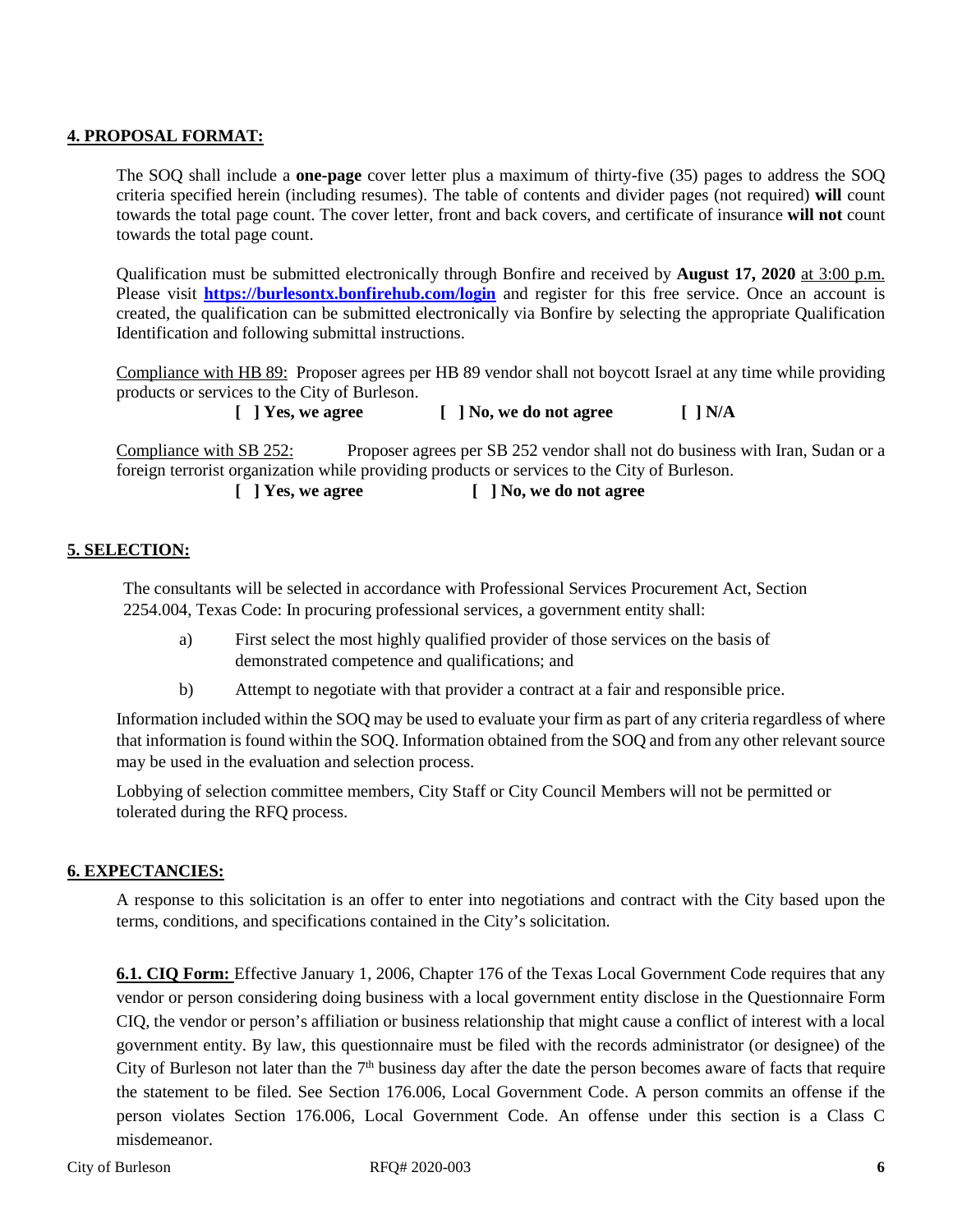**6.2. Insurance**: ALL RESPONDENTS must submit proof of insurance with the SOQ. Proof shall be by submission of copies of current policies or current Certificates of Insurance, including the effective dates of coverage. Upon selection, the City of Burleson shall be listed as an Additional Insured.

**6.3. Cover Letter:** The cover letter should be signed by a member of the consulting firm empowered to commit the firm to a contractual arrangement with the City. The cover letter should also identify the firm submitting the proposal and any sub-consultants that may be proposed. It should generally outline your understanding of the assignment.

**6.4. Work Approach and Timeframe:** Present a detailed description of the work you propose to fulfill the requirements of this request for proposal. For each task, describe the activity, the intended results, any work or activity you assume will be conducted by the City and an anticipated timeframe for completion.

**6.5. Professional Staff:** Describe which individual professionals would work with the City, their respective roles in the project and provide professional resumes of each key member of the project team.

**6.6. Qualifications and References:** Provide descriptions of at least four recent prior experience/projects with other clients, which is relevant to the challenges of this assignment. For each project, include the name, title and phone number of a representative that the City may contact to discuss your experience. Please also provide a listing of your team members that worked on the projects.

#### **7. EVALUATION OF PROPOSALS:**

The City will evaluate all submitted proposals based on the responsiveness of the work approach proposed, the qualifications of the staff that will work with the City, the overall qualifications of the firm and the fees. Specifically, the City is seeking consultants with the following capabilities and experience:

- 1. Cover Letter: 5%
- 2. Work Approach/Timeframe: 25%
- 3. Staff Expertise: 30%
- 4. Qualifications/References: 30%
- 5. Past experience with the City 10%

The City may schedule oral interviews with some or all of the firms responding and, in that event, the outcome of such interviews may influence the evaluation of proposals.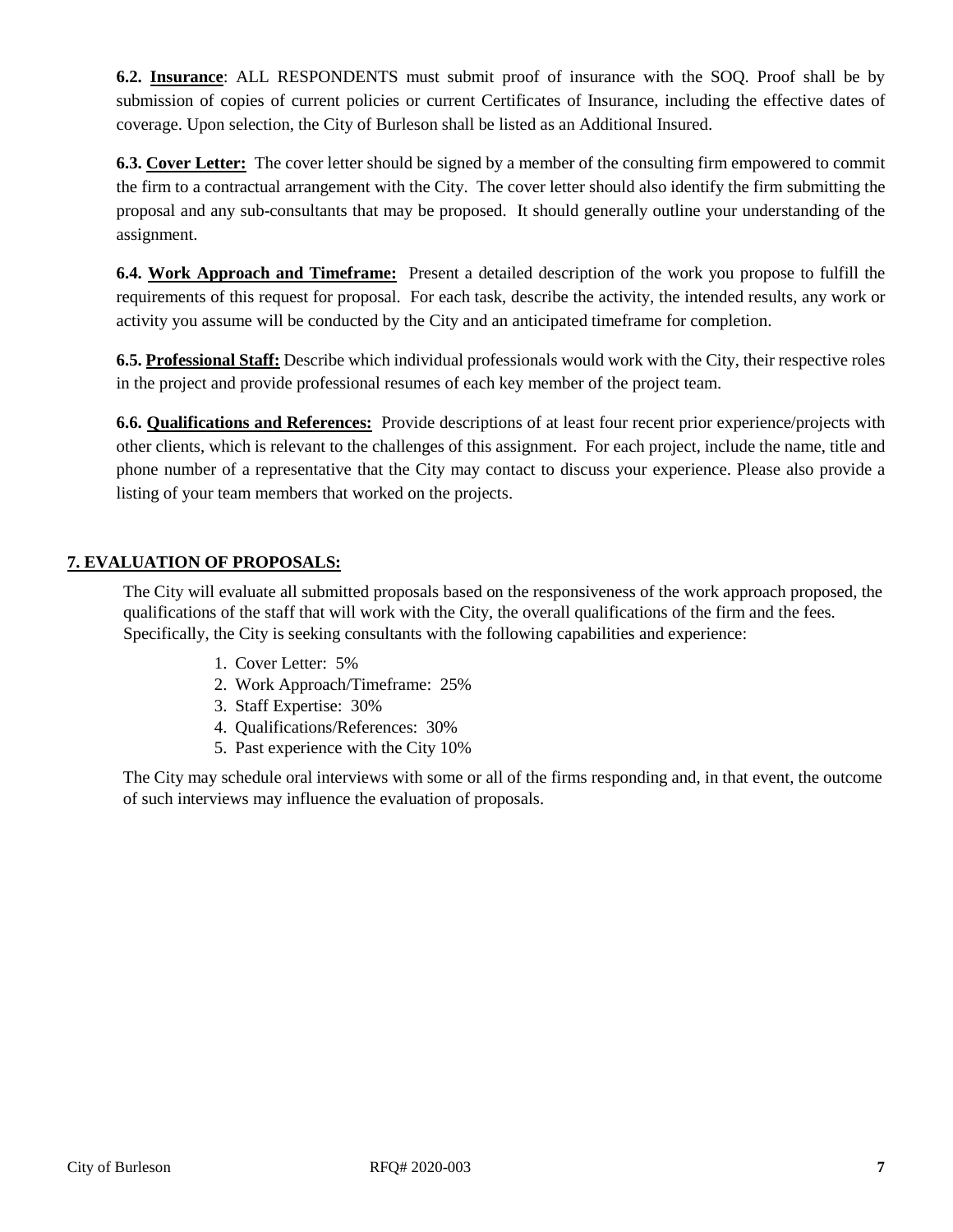#### **INFORMATION REGARDING VENDOR CONFLICT OF INTEREST QUESTIONNAIRE**

**WHO:** The following persons must file a Conflict of Interest Questionnaire with the City if the person has an employment or business relationship with an officer of the City that results in taxable income exceeding \$2,500 during the preceding twelve – month period, or an officer or a member of the officer's family has accepted gifts with an aggregate value of more than \$250 during the previous twelve – month period and the person engages

in any of the following actions:

- 1. contracts or seeks to contract for the sale or purchase of property, goods or services with the City, including any of the following:
	- a. written and implied contracts, utility purchases, purchase orders, credit card purchases and any purchase of goods and services by the City;
	- b. contracts for the purchase or sale of real property, personal property including an auction of property;
	- c. tax abatement and economic development agreements;
- 2. submits a bid to sell goods or services, or responds to a request for proposal for services;
- 3. enters into negotiations with the City for a contract; or
- 4. applies for a tax abatement and/or economic development incentive that will result in a contract with the City

**EXCLUSIONS:** A questionnaire statement need not be filed if the money paid to a local government official was a political contribution, a gift to a member of the officer's family from a family member; a contract or purchase of less than \$2,500 or a transaction at a price and subject to terms available to the public; a payment for food, lodging, transportation or entertainment; or a transaction subject to rate or fee regulation by a governmental entity or agency.

**WHAT:** A person or business that contracts with the City or who seeks to contract with the City must file a "Conflict of Interest Questionnaire" (FORM CIQ) which is available online at [www.ethics.state.tx.us](http://www.ethics.state.tx.us/) and a copy of which is attached to this guideline. The form contains mandatory disclosures regarding "employment or business relationships" with a municipal officer. Officials may be asked to clarify or interpret various portions of the questionnaire.

**WHEN:** The person or business must file:

- 1. The questionnaire no later than seven days after the date the person or business begins contract discussions or negotiations with the municipality, or submits an application, responds to a request for proposals or bids, correspondence, or other writing related to a potential contract or agreement with the City; and
- 2. A n updated questionnaire within seven days after the date of an event that would make a filed questionnaire incomplete or inaccurate.

It does not matter if the submittal of a bid or proposal results in a contract. The statute requires a vendor to file a FORM CIQ at the time a proposal is submitted or negotiations commence.

**WHERE:** The vendor or potential vendor must mail or deliver a completed questionnaire to the Finance Department.

#### **ENFORCEMENT:** Failure to file a questionnaire is a Class C misdemeanor punishable by a fine not to exceed

\$500. It is an exception to prosecution that the person files a FORM CIQ not later than seven business days after the person received notice of a violation.

**NOTE:** The City does not have a duty to ensure that a person files a Conflict of Interest Questionnaire.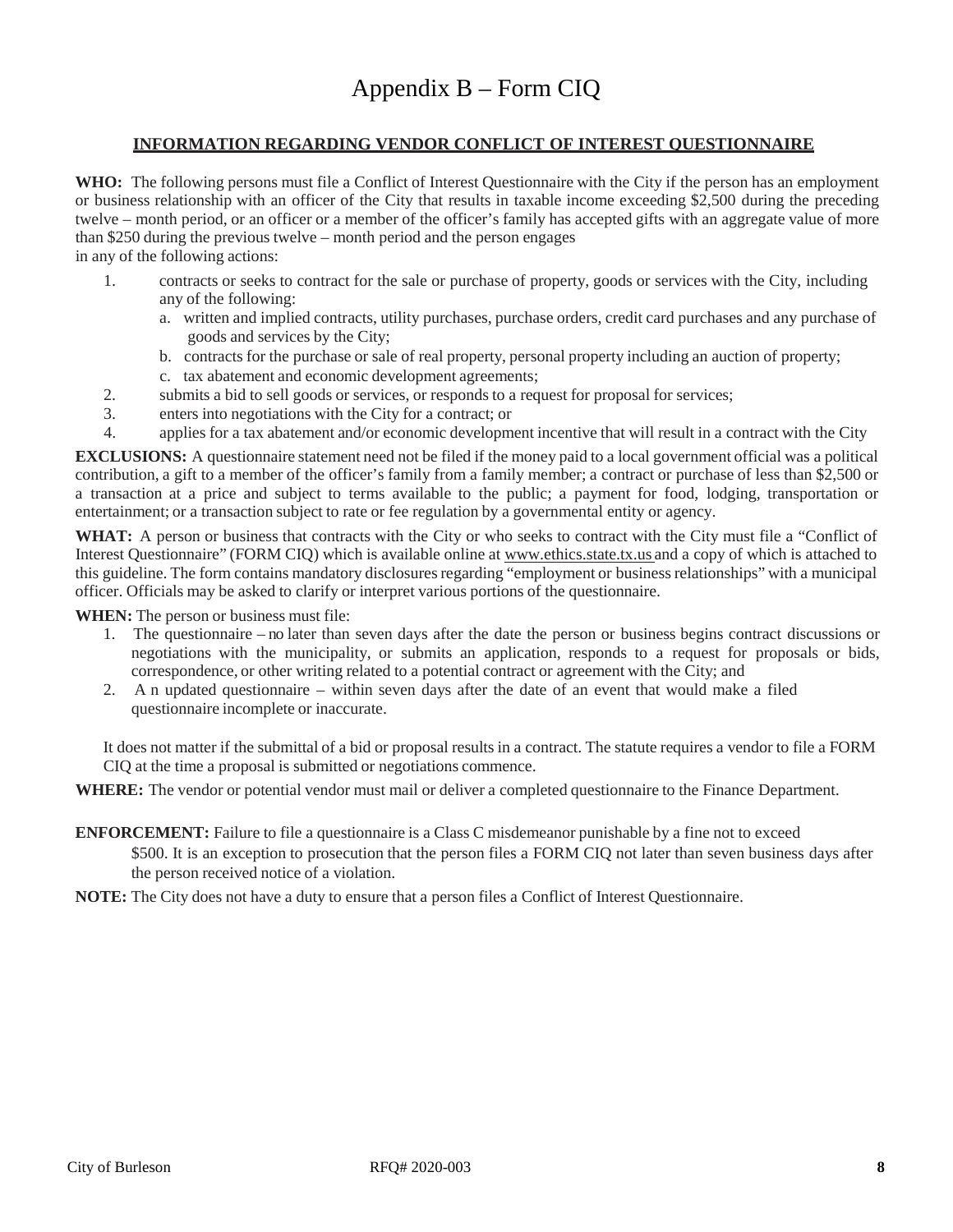| <b>CONFLICT OF INTEREST QUESTIONNAIRE</b>                                |
|--------------------------------------------------------------------------|
| For vendor or other person doing business with local governmental entity |

FORM CIQ

| This questionnaire reflects changes made to the law by H.B. 1491, 80th Leg., Regular Session.                                                                                                                                                                                                     | OFFICE USE ONLY |  |  |  |
|---------------------------------------------------------------------------------------------------------------------------------------------------------------------------------------------------------------------------------------------------------------------------------------------------|-----------------|--|--|--|
| This questionnaire is being filed in accordance with Chapter 176, Local Government Code<br><b>Date Received</b><br>by a person who has a business relationship as defined by Section 176.001(1-a) with a local<br>governmental entity and the person meets requirements under Section 176.006(a). |                 |  |  |  |
| By law this questionnaire must be filed with the records administrator of the local governmental<br>entity not later than the 7th business day after the date the person becomes aware of facts<br>that require the statement to be filed. See Section 176.006, Local Government Code.            |                 |  |  |  |
| A person commits an offense if the person knowingly violates Section 176.006, Local<br>Government Code, An offense under this section is a Class C misdemeanor.                                                                                                                                   |                 |  |  |  |
| $1$ Name of person who has a business relationship with local governmental entity.                                                                                                                                                                                                                |                 |  |  |  |
|                                                                                                                                                                                                                                                                                                   |                 |  |  |  |
| $\overline{\mathbf{2}}$<br>Check this box if you are filing an update to a previously filed questionnaire.                                                                                                                                                                                        |                 |  |  |  |
| (The law requires that you file an updated completed questionnaire with the appropriate filing authority not<br>later than the 7th business day after the date the originally filed questionnaire becomes incomplete or inaccurate.)                                                              |                 |  |  |  |
| $\mathbf{3}$<br>Name of local government officer with whom filer has employment or business relationship.                                                                                                                                                                                         |                 |  |  |  |
|                                                                                                                                                                                                                                                                                                   |                 |  |  |  |
| Name of Officer                                                                                                                                                                                                                                                                                   |                 |  |  |  |
| This section (item 3 including subparts A, B, C & D) must be completed for each officer with whom the filer has an<br>employment or other business relationship as defined by Section 176.001(1-a), Local Government Code. Attach additional<br>pages to this Form CIQ as necessary.              |                 |  |  |  |
| A. Is the local government officer named in this section receiving or likely to receive taxable income, other than investment<br>income, from the filer of the questionnaire?                                                                                                                     |                 |  |  |  |
| No<br>Yes                                                                                                                                                                                                                                                                                         |                 |  |  |  |
| B. Is the filer of the questionnaire receiving or likely to receive taxable income, other than investment income, from or at the<br>direction of the local government officer named in this section AND the taxable income is not received from the local<br>governmental entity?                 |                 |  |  |  |
| Yes<br>No                                                                                                                                                                                                                                                                                         |                 |  |  |  |
| C. Is the filer of this questionnaire employed by a corporation or other business entity with respect to which the local<br>government officer serves as an officer or director, or holds an ownership of 10 percent or more?                                                                     |                 |  |  |  |
| No<br>Yes                                                                                                                                                                                                                                                                                         |                 |  |  |  |
| D. Describe each employment or business relationship with the local government officer named in this section.                                                                                                                                                                                     |                 |  |  |  |
|                                                                                                                                                                                                                                                                                                   |                 |  |  |  |
| $\overline{\mathbf{4}}$                                                                                                                                                                                                                                                                           |                 |  |  |  |
|                                                                                                                                                                                                                                                                                                   |                 |  |  |  |
| Signature of person doing business with the governmental entity                                                                                                                                                                                                                                   | Date            |  |  |  |
|                                                                                                                                                                                                                                                                                                   |                 |  |  |  |